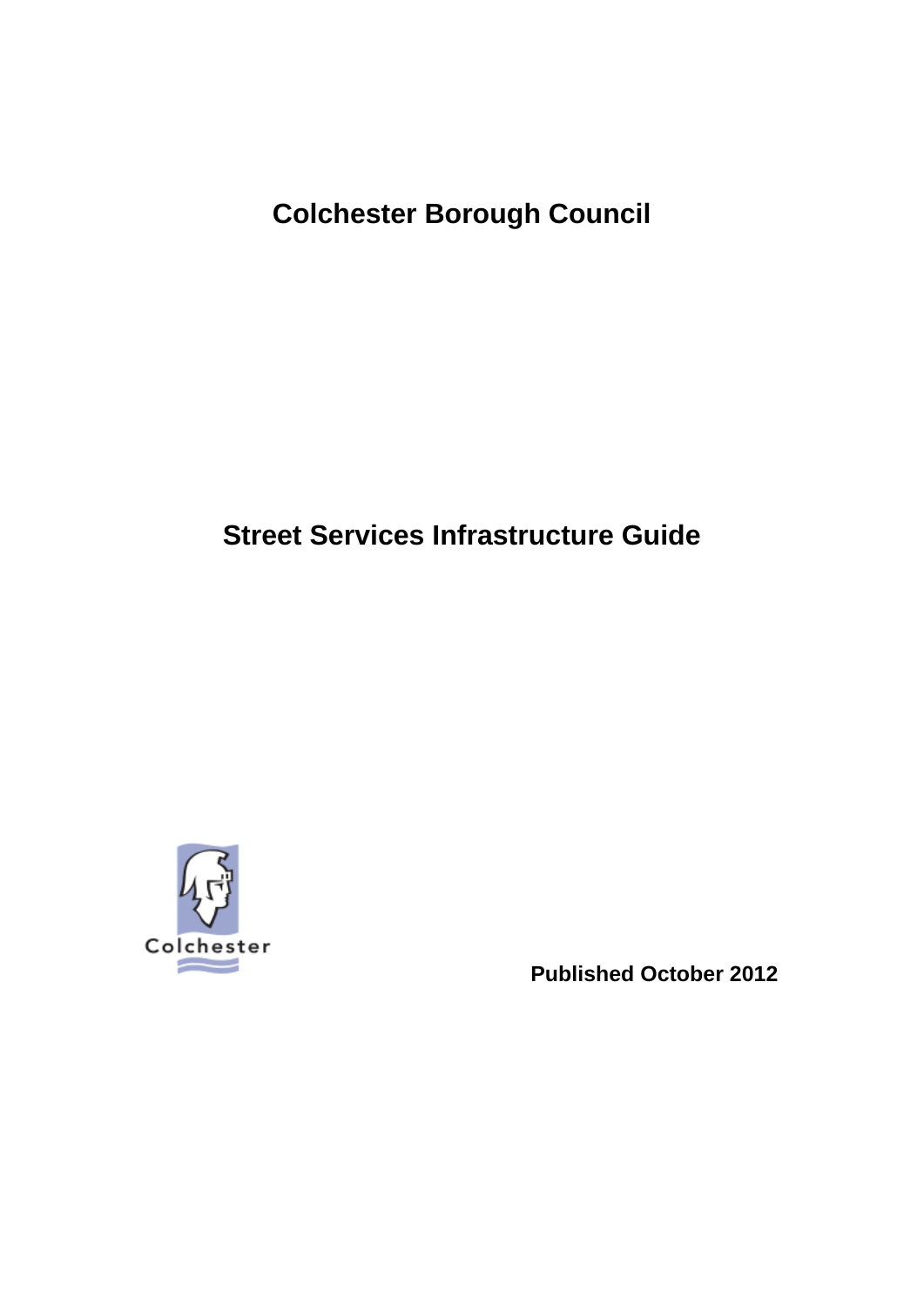## **Street Services Infrastructure Guide**

In October 2012 the Council adopted the Street Services Delivery Strategy as a Supplementary Planning Document (SPD). To provide further information this additional guidance has been published. It does not form part of the SPD but simply adds a further layer of detail for those people involved in the provision of Street Services facilities and infrastructure.

## **Bins**

The need for and location of both dog waste and litter bins will depend on existing provision in the area, the size and type of development proposed, the scale of litter likely to be generated by a new development, the suitability of pavement and other planning considerations.

The distance people are prepared to go to use a waste bin determines the number of bins needed in identified locations. This distance varies from site to site. For example, people at transport terminals and shops would use a bin rather than litter within 3.5 metres of bins, while at coastal locations people would walk up to 17 metres to use a bin. Each proposal will be looked at on its merits to ensure there is adequate provision but at the same time avoiding street clutter.

## Dog waste bins

Dog bins are an important sustainable feature; they promote clean streets and good quality living environments for all. Dog ownership is estimated in around 31% of UK households (based on a 2007 survey by the University of Bristol.)

A development of 35 dwellings therefore is likely to include 10 dog owning households. If provision is not already available in the local area, the inclusion of dog bin facilities and a sum for maintenance may be required in new residential developments of 35 or more units, in an appropriate position as agreed by the Borough Council and the local Highways Authority (as applicable).

Where a development incorporates a new green space which is likely to be used to exercise dogs from those within the development, a dog bin should be installed in a position agreed with the service based on accessibility. A commuted sum may also be required for maintenance.

Where the installation of a bin is not practical or desirable a developer of a scheme over 35 units may be asked to contribute towards maintenance costs and extra collections from existing bins. Dog bins should be red and the design should not allow for the waste to be removed from the bin once it has been put in. The design over the page is the type that we would expect to be installed;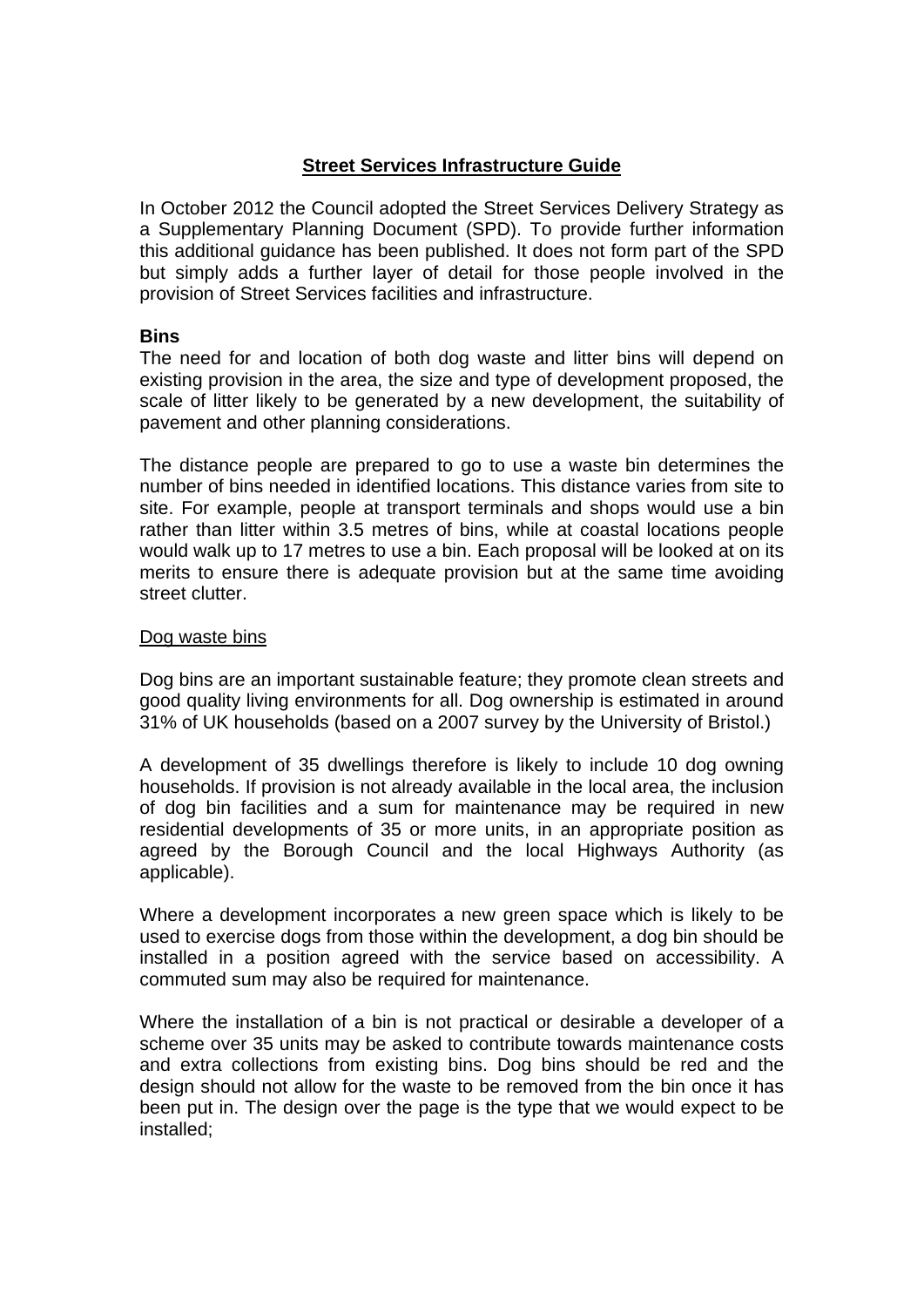

| Design specification |         |
|----------------------|---------|
| Capacity             | 50litre |
| Height               | 750mm   |
| Width                | 450mm   |
| Depth                | 250mm   |

If required the bins should be supplied, installed and maintained by the developer for 5 years (including emptying). The developer may also contract the Council to supply, install and maintain the bins at the below specified costs.

| <b>Bin</b>            | Cost (excl | Installation | Maintenance (5 |
|-----------------------|------------|--------------|----------------|
|                       | VAT)       | + logo fit   | years per bin) |
| Jubilee Recycling Bin | £406.01    | £85          | £1250          |
| Jubilee Litter Bin    | £342.05    | £85          | £1250          |
| Retriever Dog Bin     | £286.06    | £85          | £1250          |

#### Litter bins

New development may also increase the likelihood of littering in specific areas and as such infrastructure should be put in place to minimise this impact. Furthermore the use of recycling street units (litter bins with recycling compartments) will help to further promote recycling in the borough.

New residential developments of 10 or more properties that are likely to increase litter issues may be required to install street litter or recycling units, or make a contribution to the local authority to cover such costs. Areas likely to require litter bins include;

- Developments on a pedestrian school route, such as a common through pass between a school and retail premises, or a school and housing estate
- Green space used for recreational activities
- Other pedestrian routes which run around or through the development, particularly those linking housing estates with retail and recreational units.

All commercial units which are likely to require disposal of packaging (i.e. shops, fast food), will also be required to install litter bins within the vicinity, if existing provision is not adequate.

Litter bins are usually sited on the adopted highway or land owned or under the control of the Council. It is not general practice to locate litter bins in remote lay-bys, housing estates, or on land owned by others. Litter bins sited in such areas can suffer abuse and become a nuisance.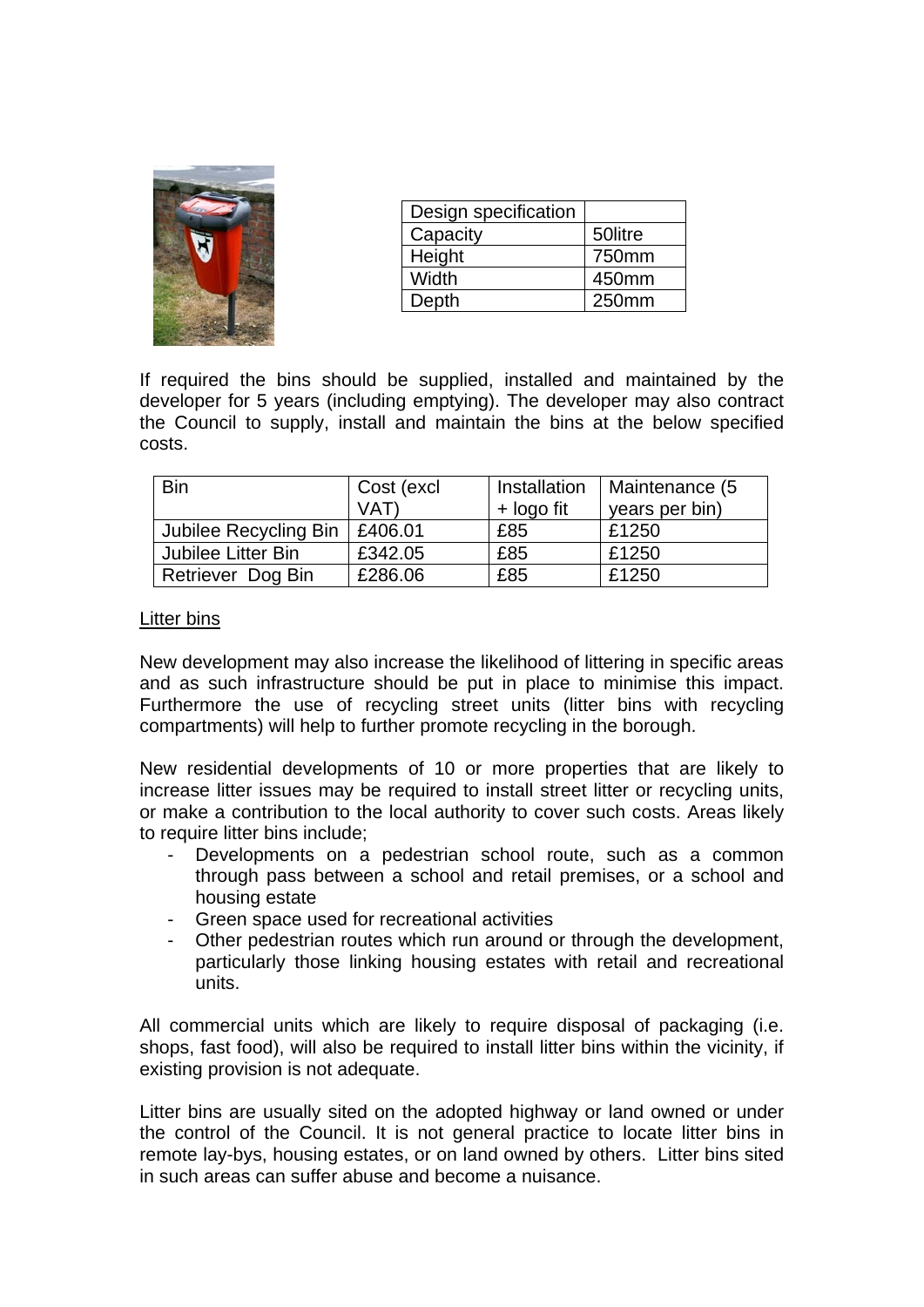Street recycling units for paper and plastics should always be installed alongside litter bins. The bin dimensions below give the appropriate bin specifications. These would require two separate recycling bins for paper and plastics as well as a separate waste litter bin.

Waste litter **Recycling units** 





| Design specification |          |
|----------------------|----------|
| Capacity             | 130litre |
| Height               | 1158mm   |
| Width                | 598mm    |
| Depth                | 553mm    |

# **Recycling and waste facilities**

Colchester Borough Council operates a kerbside collection of recycling and waste from all houses within the borough. All new developments of houses should therefore provide the following;

- $\triangleright$  Compost bins or compost infrastructure within a property boundary
- $\triangleright$  Recycling box for glass, cans and foil
- $\triangleright$  Hessian garden waste sacks
- $\triangleright$  Clear recycling sacks for plastics, paper, card and textiles
- ¾ Black refuse sacks for non-recyclable household waste

Residents living in blocks of flats are also required to separate their waste and should place materials in wheeled bins for collection. All new developments of flats require the provision of;

- $\triangleright$  Wheeled bins for recycling
- $\triangleright$  Wheeled bins for waste
- $\triangleright$  Storage areas.

The specifications for recycling and waste containers are listed over the page.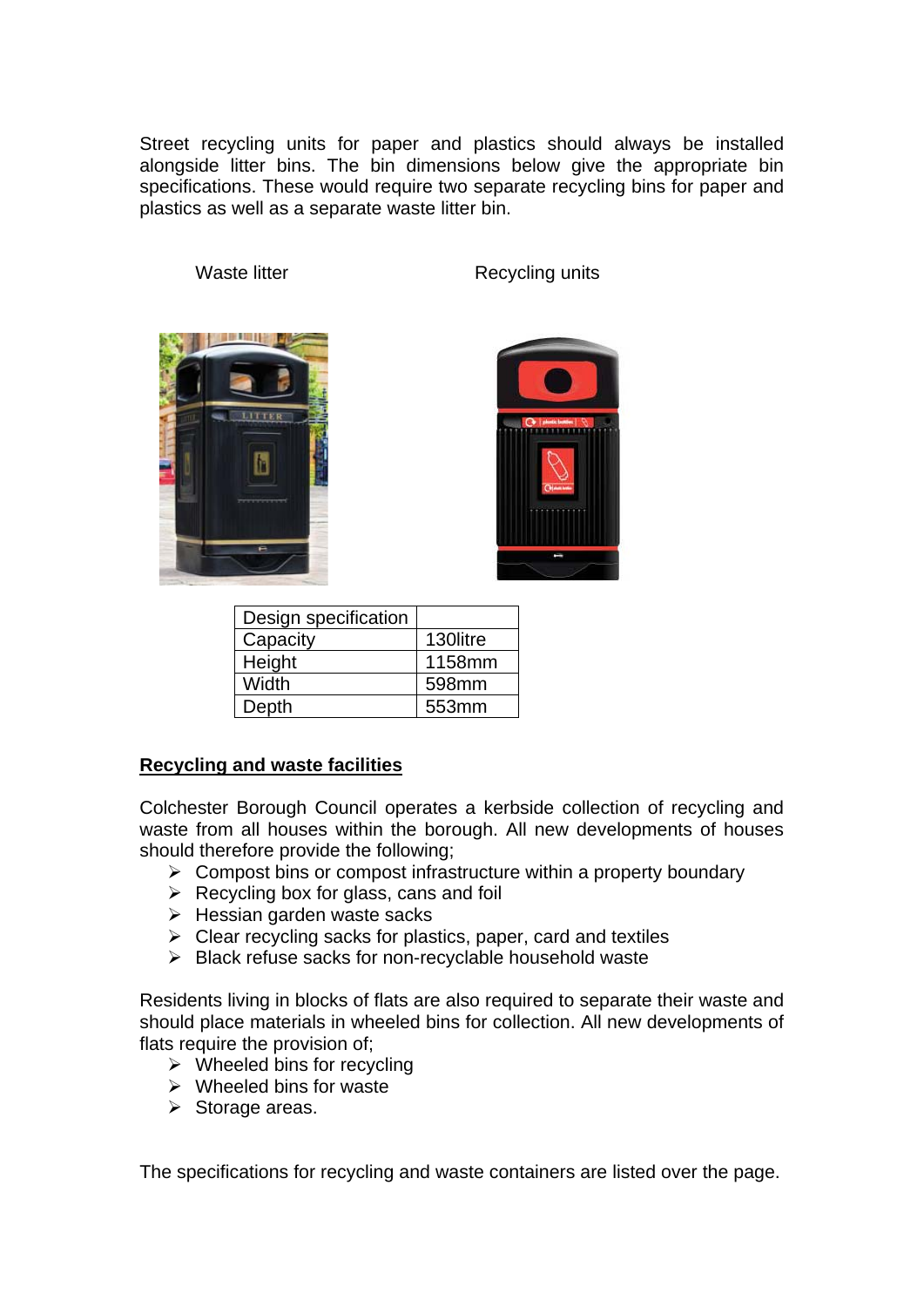Any development of trade or retail premises should also incorporate adequate recycling and waste storage and collection facilities. As a minimum, businesses should be enabled to recycle paper, card and glass.

#### Domestic recycling and waste requirements: houses

#### *Clear recycling sacks*

To enable residents to place their paper, card, plastics and textiles out for collection, clear recycling sacks are provided to each household. It is important that relevant collection information is shown on the sacks. These sacks can be purchased through Colchester Borough Council.



| Design specification     |                      |
|--------------------------|----------------------|
| Length                   | 940mm                |
| Width                    | 740mm                |
| Minimum acceptable gauge | 100                  |
| Type of material         | <b>Recycled MDPE</b> |
| Colour                   | Clear                |

#### *Compost bins*

Home composting bins similar to the one shown below and meeting the specifications detailed in the accompanying table can be provided. Alternatively, compost infrastructure can be built within a property boundary i.e. outdoor unit.



| Design specification | $1 - 4$ persons   | 5 persons+ |
|----------------------|-------------------|------------|
| Capacity             | 220 litre         | 330 litre  |
| Height               | 900 <sub>mm</sub> | 1000mm     |
| <b>Diameter</b>      | 740mm             | 800mm      |

## *Recycling Box*

An industrial strength plastic box with a divider and lid enables residents to separate their glass, cans and foil. The container should have two lifting handles on the side as shown in the image below and four drainage holes on the bottom. These containers are available from Colchester Borough Council.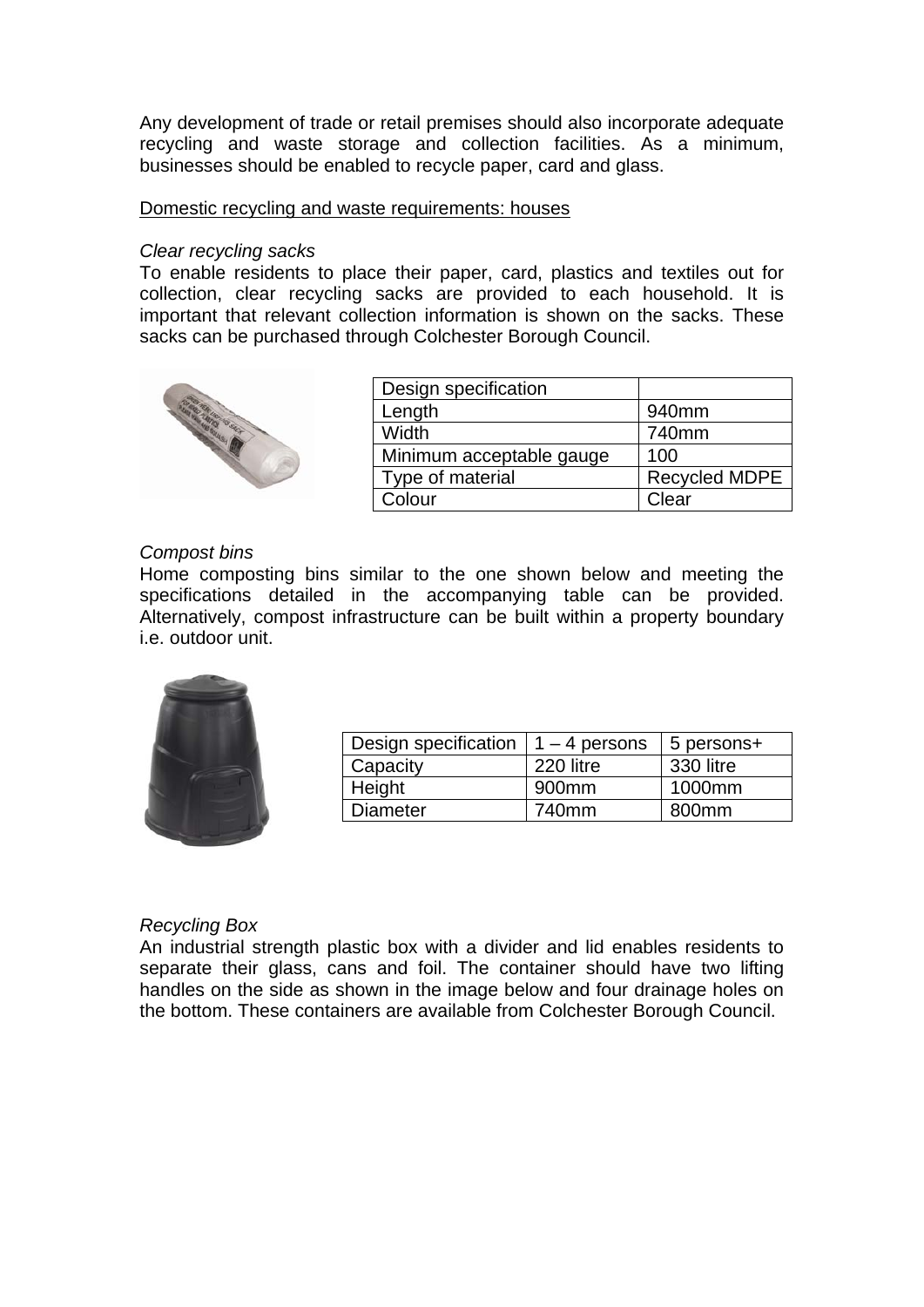| De Ca<br>W<br>De He<br>W<br>Di<br>Lie<br>Co |
|---------------------------------------------|
|                                             |

| Design specification |          |
|----------------------|----------|
| Capacity             | 55 litre |
| Width                | 630mm    |
| Depth                | 390mm    |
| Height               | 355mm    |
| Weight               | 1.55kg   |
| <b>Divider</b>       |          |
| Lid                  |          |
| Colour preference    | Green    |

## *Garden waste sacks*

Garden waste sacks enable residents to participate fully in the kerbside collection scheme. The sacks reiterate the Council's collection policy with regards to what materials can be placed out for collection and how it should be presented. Sacks can be purchased from Colchester Borough Council. Alternatively, sacks similar in size and construction can also be used to store and present garden waste for collection.



| Design specification          |                                   |
|-------------------------------|-----------------------------------|
| Capacity                      | 45 litre                          |
| Width                         | 450mm                             |
| Depth                         | 450mm                             |
| Height                        | 450mm                             |
| Colour preference             | White                             |
| Handles                       | Two lifting handles, one emptying |
|                               | handle on the base of the sack    |
| <b>Additional Information</b> | Must specify what can be placed   |
|                               | inside the sacks for collection.  |

# *Refuse Sacks*

Black refuse sacks enable residents to securely place non-recyclable household waste for collection. The sacks reiterate the Council's collection policy with regards to collections and the presentation of refuse. These are available from Colchester Borough Council.



| Design specification     |                      |
|--------------------------|----------------------|
| Length                   | 940mm                |
| Width                    | 740mm                |
| Minimum acceptable gauge | 76                   |
| Type of material         | <b>Recycled MDPE</b> |
| Colour                   | <b>Black</b>         |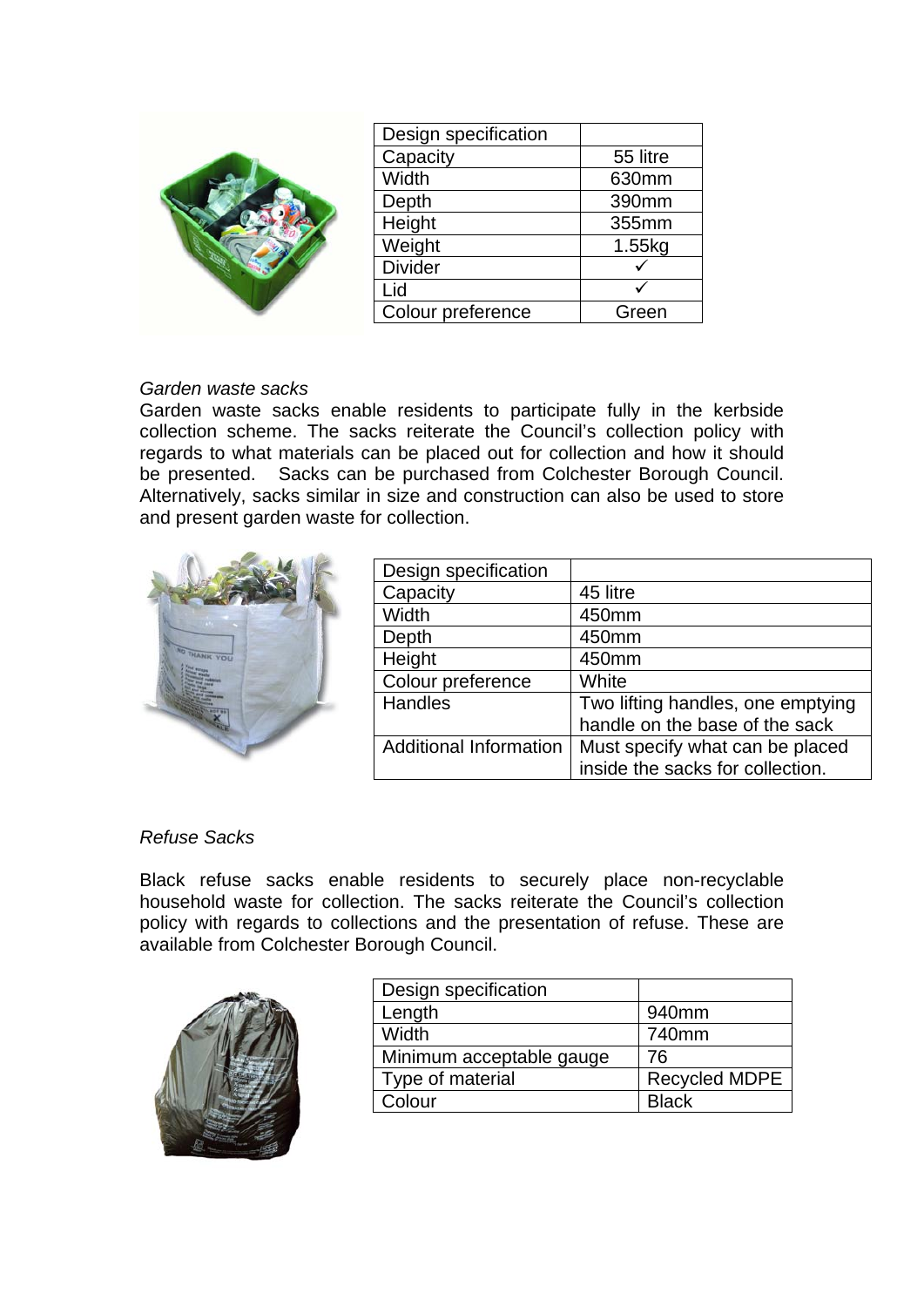### Domestic recycling and waste requirements: flats

Residents living in blocks of flats should be provided with communal recycling waste facilities. These facilities should be contained within a dedicated bin storage area.

#### *Waste bins*

Residents living in blocks of flats are required to place non-recyclable household waste in securely tied sacks. The sacks should then be placed inside a communal eurobin for collection. The communal refuse bin should be made from galvanised steel and have a heavy duty, lightweight plastic lid. The bin must be compatible with all standard bin lift vehicles and have breaks to ensure the bin can be secured. One 1100L eurobin will serve 12 properties; average dimensions are shown below;



| 1100 litre eurobin specification |        |  |  |
|----------------------------------|--------|--|--|
| Height<br>1430mm                 |        |  |  |
| Width                            | 1370mm |  |  |
| Depth                            | 970mm  |  |  |
| 12 properties<br><b>Serves</b>   |        |  |  |

## *Recycling Bins*

Based on current waste and recycling collections, all blocks of flats which are three storeys or more, should be provided with a set of three 360 litre eurobins to facilitate the collection of paper, glass and cans. The bins should be labelled with one of each uses.

The bin store, or designated recycling area, should be sized to meet the required storage size of waste and recycling containers at the time of planning approval. Further details about the current requirements can be obtained through Colchester Borough Council.

The dimensions of an average 360 litre bin are shown in the table below. One set of three recycling bins (for paper, glass and cans) will be sufficient for up to eight flats.



| Recycling bins specification |                   |  |
|------------------------------|-------------------|--|
| Height<br>1100mm             |                   |  |
| Width                        | 600 <sub>mm</sub> |  |
| 880mm<br>Depth               |                   |  |